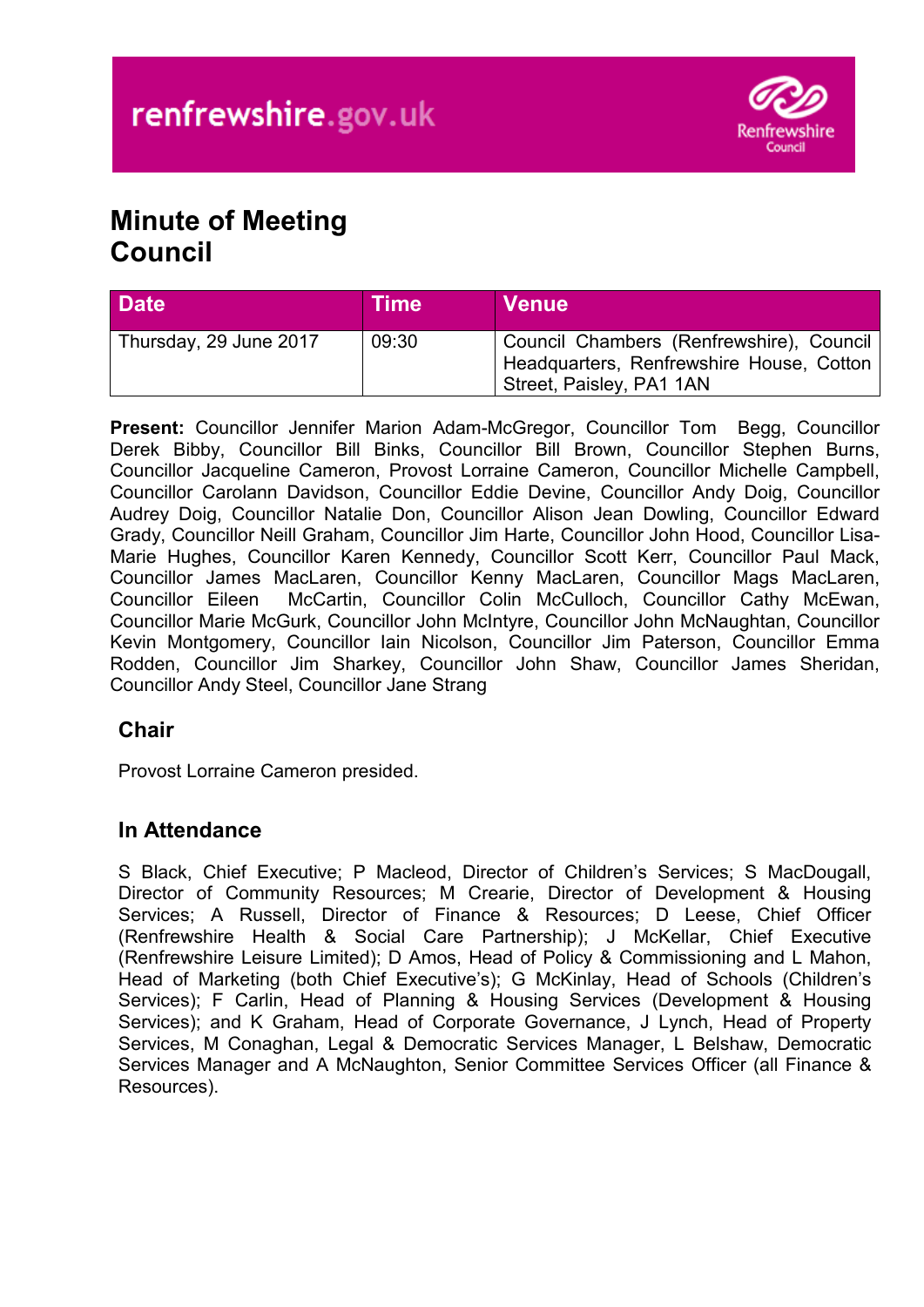# **Additional Item**

Provost Cameron intimated that there was an additional item in relation to the Grenfell Tower in London which had not been included in the notice calling the meeting. Provost Cameron, being of the opinion that the item which is dealt with below was urgent, in order to allow the Council to consider its response, authorised its consideration.

### **Grenfell Tower, London**

Provost Cameron proposed that, notwithstanding the recent tragic terrorist events in Manchester and London, the Council donate £10,000 towards the appeal to assist victims of the fire at Grenfell Tower in London. This was agreed unanimously.

**DECIDED**: That the Council donate £10,000 to the appeal to assist victims of the fire at Grenfell Tower in London.

### **Declaration of Interest**

Councillor Montgomery declared a non-financial interest in respect of item 4 of the agenda as he was an employee of Renfrewshire Citizens Advice Bureau.

### **1 Minutes of Meetings of the Council, Boards and Panels**

There were submitted the Minutes of the following meetings of the Council, Boards and Panels on the dates specified:

Council, 18 May 2017

Social Work (Complaints Review) Appeals Panel, 19 May 2017 Renfrew and Gallowhill Local Area Committee, 30 May 2017 Regulatory Functions Board, 31 May 2017 Education and Children's Services Policy Board, 1 June 2017 Paisley North Local Area Committee, 1 June 2017 Audit, Risk and Scrutiny Board, 5 June 2017 Communities, Housing and Planning Policy Board, 6 June 2017 Paisley South Local Area Committee, 6 June 2017 Infrastructure, Land and Environment Policy Board, 7 June 2017 Finance, Resources and Customer Services Policy Board, 7 June 2017 Petitions Board, 7 June 2017 Houston, Crosslee, Linwood, Riverside and Erskine Local Area Committee, 14 June 2017 Regulatory Functions Board, 15 June 2017 Johnstone and the Villages Local Area Committee, 15 June 2017 Leadership Board, 20 June 2017 Special Finance, Resources and Customer Services Policy Board, 21 June 2017 Reconvened Johnstone & the Villages Local Area Committee, 22 June 2017

**DECIDED**: That the Minutes be approved except insofar as dealt with separately at items 2 and 3 hereof.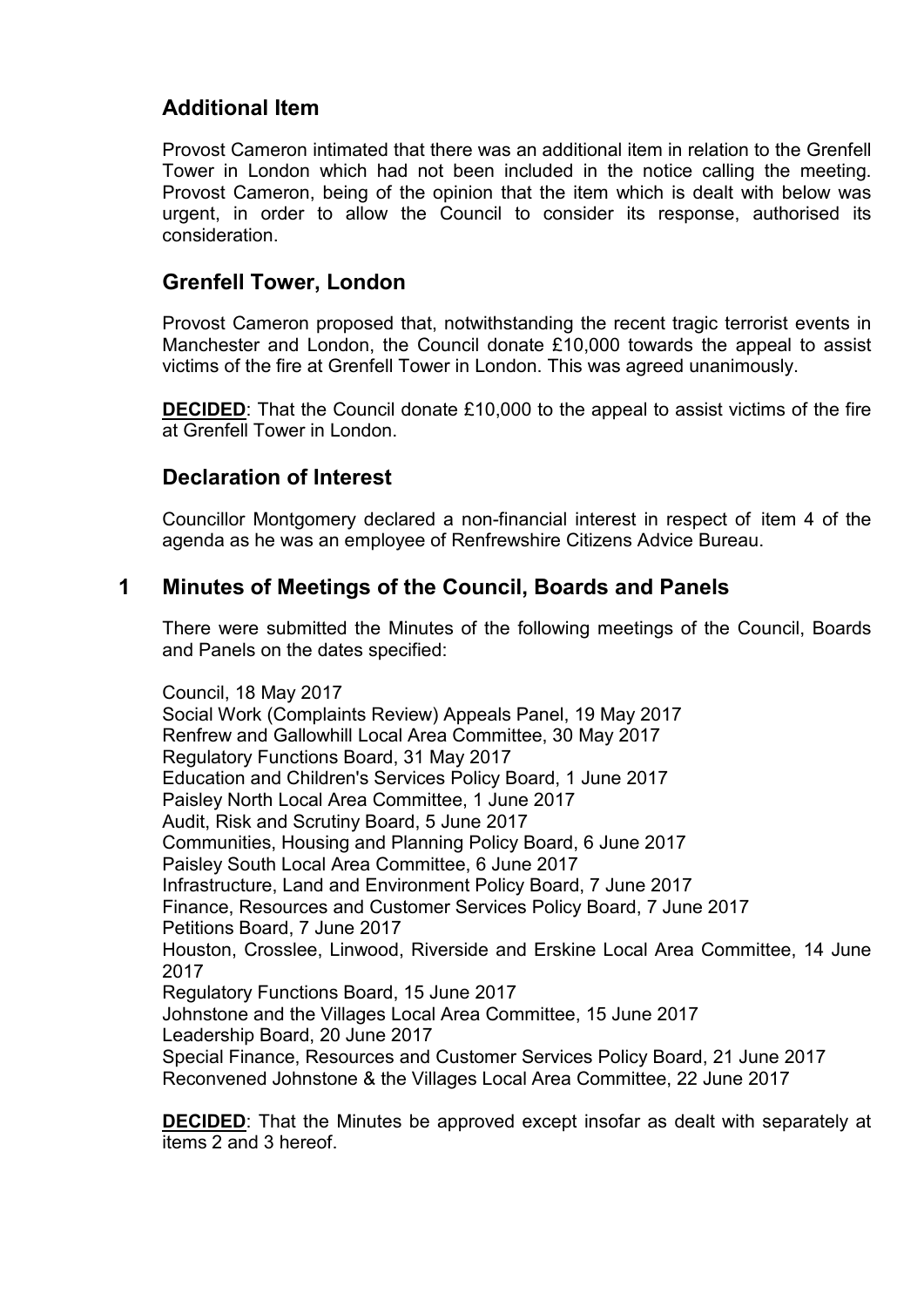# **2 Finance, Resources & Customer Services Policy Board**

Under reference to item 1 of page 139 of the Minute of the meeting of the Finance, Resources & Customer Services Policy Board held on 7 June 2017, it was agreed that the Minute of the Procurement Sub-committee held on 15 March 2017 included as Appendix I to the Minute (pages 151 - 153) be replaced with the revised Minute, which included the missing sederunt, as agreed by the Board.

**DECIDED**: That, subject to the above amendment, the Minute be approved.

### **3 Paisley North Local Area Committee**

Under reference to item 5 of page 104 of the Minute of the meeting of Paisley North Local Area Committee held on 1 June 2017 it was agreed that reference to 'his second and casting vote' should be 'her second and casting vote'.

**DECIDED:** That the Minute as corrected be approved.

### **4 Unaudited Annual Accounts 2016/17**

There was submitted a report by the Director of Finance & Resources relative to the Council's Annual Accounts and Group Accounts for 2016/17, which were appended to the report and would be submitted for audit by the statutory deadline of 30 June 2017. The report intimated that the Auditor was planning to complete the audit process by early September 2017 and their report on the accounts would be made available to all members and would be submitted to the meeting of the Audit, Risk & Scrutiny Board in September 2017 for consideration.

It was noted that the 2016/17 accounts fully complied with International Financial Reporting Standards and relevant accounting regulations and in order to comply with charity accounting requirements, the Council's Accounts did not incorporate statements relating to the Common Good Funds and Charitable Trust Funds and separate accounts had been prepared to accord with these requirements.

#### **DECIDED**:

(a) That, subject to Audit, the Annual Accounts for 2016/17 be approved;

(b) That it be noted that the Auditor was planning to complete the audit of the Accounts by early September 2017 and that their report would be made available to all members and would be submitted to meeting of the Audit, Risk & Scrutiny Board in September 2017 for detailed consideration;

(c) That the sums earmarked within the General Fund reserves and HRA reserves as outlined in paragraph 1.3 of the report and in note 11 of the Accounts be approved;

(d) That the transfer of resources to and from specific reserves as detailed below and in note 11 of the accounts be approved;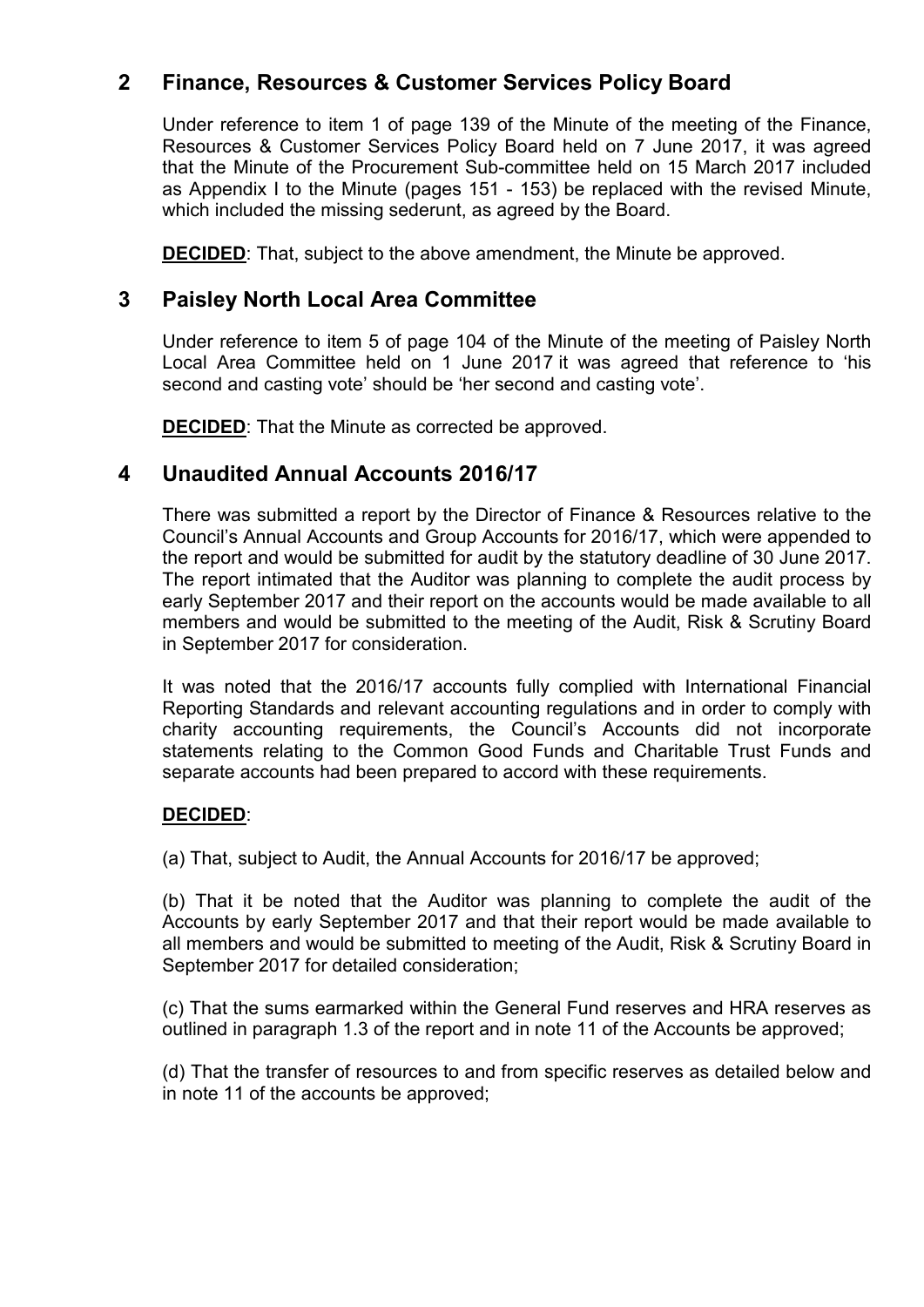|                                             | Opening<br><b>Balance</b><br><b>£MS</b> | Contributions<br>to Reserves | <b>Reserves</b><br>Used $/$<br>Transferred | Closing<br><b>Balance</b> |
|---------------------------------------------|-----------------------------------------|------------------------------|--------------------------------------------|---------------------------|
|                                             |                                         | <b>£MS</b>                   | <b>£MS</b>                                 | <b>£MS</b>                |
| <b>Insurance Fund</b>                       | 2.543                                   |                              |                                            | 2.543                     |
| Reservoir Repair Fund                       | 0.312                                   | 0.002                        |                                            | 0.314                     |
| <b>Education Capital Items</b>              | 0.751                                   | 0.096                        | 0.081                                      | 0.766                     |
| <b>Investment Programme</b><br>Capital Fund | 55.264                                  | 32.817                       | 7.042                                      | 81.039                    |
| <b>Housing Capital Fund</b>                 | 6.773                                   |                              | 6.773                                      |                           |
| TOTAL                                       | 65.643                                  | 32.915                       | 13.896                                     | 84.662                    |

(e) That, subject to audit, the annual accounts attached for the Common Good Funds and Charitable Trusts which under accounting regulations require to be prepared and audited separately from the Council's accounts be approved.

### **5 Treasury Management Annual Report 2016/17**

There was submitted a report by the Director of Finance & Resources relative to the Treasury Management Annual Report for 2016/17 submitted in accordance with Scottish Government Investment Regulations which came into force on 1 April 2010.

It was noted that it was a requirement of the Regulations that the Council's Treasury Management Annual Report be reported to the Council. The report intimated that all aspects of the Treasury Policy Statement had been complied with in 2016/17. The report provided an overview of the 2016/17 Treasury activities, including the Treasury portfolio position as at 31 March 2017, reviews of borrowing and investment outturn, borrowing strategy and new borrowing, investment strategy and investment outturn, debt rescheduling, and compliance with Treasury limits.

**DECIDED**: That the Treasury Management Annual Report for 2016/17 be approved.

#### **DECLARATION OF INTEREST**

Having declared an interest in the undernoted item, Councillor Montgomery remained in the meeting but took no part in the discussion.

# **6 Membership of Boards and Other Bodies**

Under reference to items 8 and 11 of the Minute of the statutory meeting of the Council held on 18 May 2017, there was submitted a report by the Director of Finance & Resources relative to the composition of Council Boards and other bodies.

The report indicated that the Conservative, Labour and Independent groups had now intimated the names of those members taking up the places remaining to be filled on Council Boards and other bodies. Appendix 1 to the report set out membership of Council Boards and Appendix 2 to the report listed the members appointed to other bodies.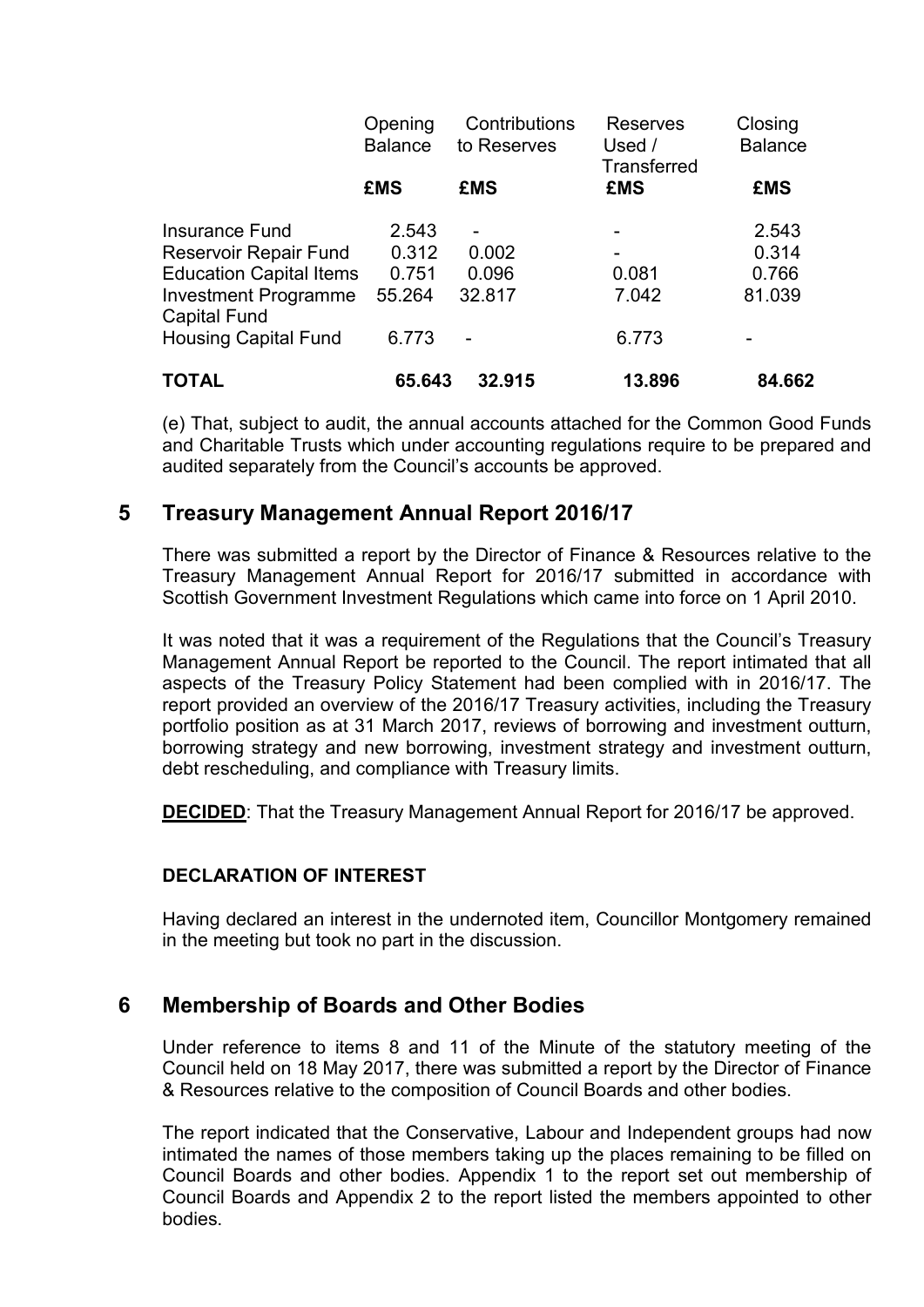The report explained that as Councillor McNaughtan had not been appointed to the Petitions Board he had not taken up the position of Depute Convener and Councillor Campbell had now been nominated as Depute Convener in his place; and that as Councillor Hughes had not been appointed to the Finance, Resources & Customer Services Policy Board she could not be appointed to the Joint Consultative Board Non-teaching and Councillor Paterson had been appointed in her place.

It was noted that Councillor Sharkey had been appointed by the Labour Group as the Depute Convener of the Audit, Risk & Scrutiny Board and Councillor Hood had been appointed as Depute Convener of the Local Review Body.

Following receipt of correspondence from the General Secretary of Veterans Scotland, it was proposed that a member be appointed as a Veterans' Champion, a position previously held by the Provost. It was proposed that the Provost be appointed. This was agreed.

It was further proposed that the Leader of the Council, the Convener of the Education & Children's Services Policy Board, the Council's appointee as Chair of the Renfrewshire Health & Social Care Partnership Integration Joint Board and three members of the opposition be appointed as members of the Children's Champion Board. This was agreed.

Correspondence had also been received from COSLA advising that, under the terms of its Royal Charter, the Scottish National War Memorial (SNWM) had invited COSLA to nominate six trustees and it was proposed that COSLA be advised that Councillors Binks, Andy Doig, Grady, Hood, Kerr and McCartin wished their names put forward to SNWM for consideration as trustees. This was agreed.

#### **DECIDED**:

(a) That the membership of the Boards as approved at the meeting of the Council held on 18 May 2017 and the appointment of the other members as detailed in Appendix 1 to the report be noted;

(b) That the appointment of Councillor Campbell as the Depute Convener of the Petitions Board be approved;

(c) That the appointment of Councillor Sharkey as the Depute Convener of the Audit, Risk & Scrutiny Board be noted;

(d) That the appointment of Councillor Hood as the Depute Convener of the Local Review Body be noted;

(e) That the appointment to Joint Boards and other bodies as approved at the meeting of the Council held on 18 May 2017 and the other members as detailed in Appendix 2 to the report be noted;

(f) That the Provost be appointed as the Veterans' Champion;

(g) That Councillors Nicolson, Paterson and Cameron and three members of the opposition be appointed to the Children's Champion Board and that names of opposition members be notified to the Head of Corporate Governance as soon as possible; and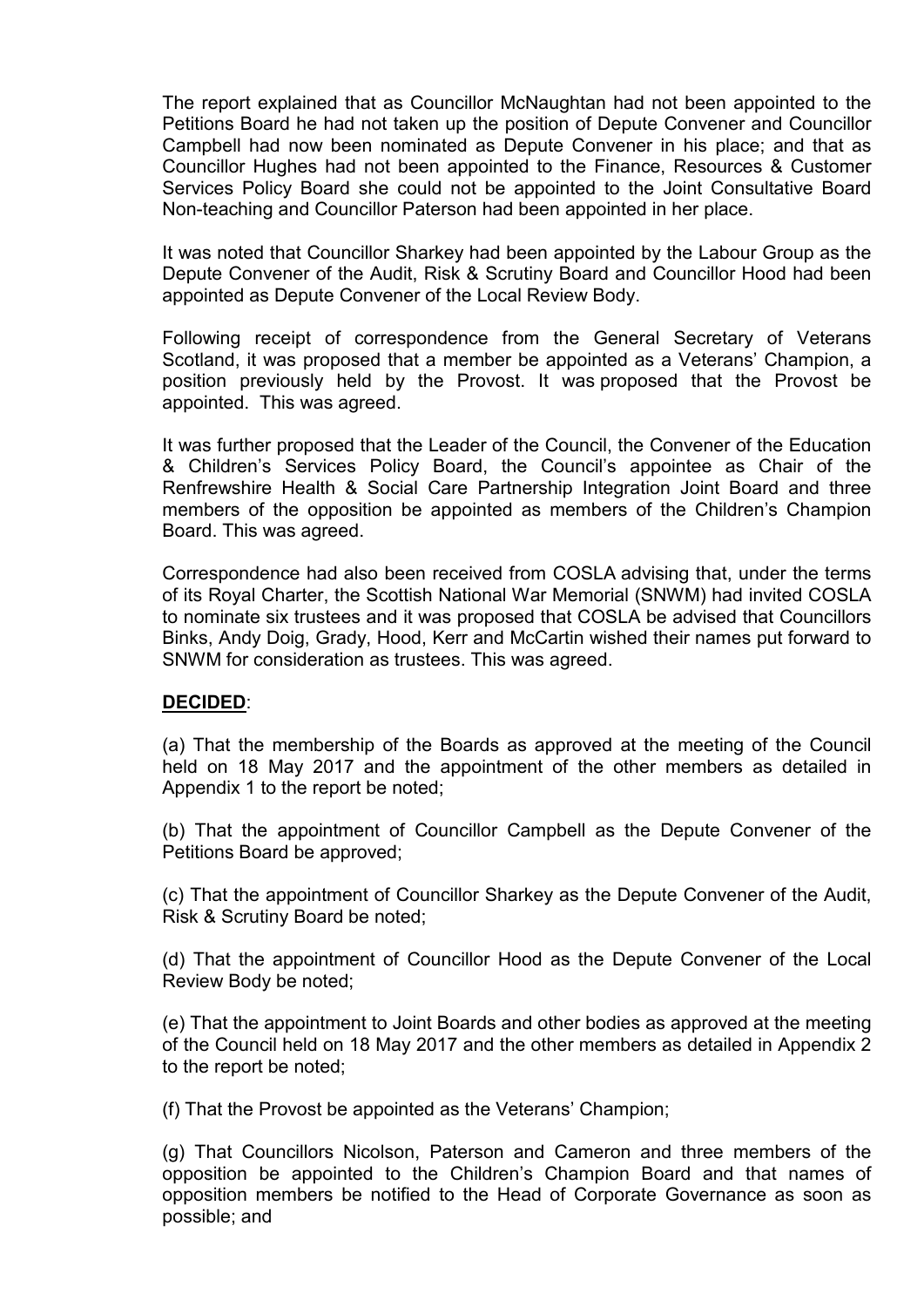(h) That COSLA be advised that Councillors Binks, Andy Doig, Grady, Hood, Kerr and McCartin wished their names put forward to SNWM for consideration as trustees.

### **7 Improving Renfrewshire's Environment and Place**

There was submitted a report by the Director of Community Resources relative to investment to deliver improved environmental and place standards across Renfrewshire and to support local communities in their efforts to improve Renfrewshire. The report set out a number of targeted service interventions and additional operational activities, as well as a marketing campaign to further engage with local communities and people and enhance civic pride across Renfrewshire.

The initiative would support local communities, as well as the strategic aims of the Council and partners to make Renfrewshire a superior place to live, work, visit and invest. It aligned with the development of Renfrewshire's destination brand and the bid to become UK City of Culture in 2021, as well as supporting economic development in the area.

Councillor McEwan, seconded by Councillor Nicolson, moved that an initial investment of £250,000 in 2017/18 to deliver a programme of improvements to Renfrewshire's environment and the development and implementation of a campaign to engage and support local people to enhance civic pride be approved.

Councillor Andy Doig, seconded by Councillor Hood, moved as an amendment that a new recommendation 2.2 be included in the report adding at paragraph 5.1 bullet point 3 "There will be a Rural Rapid Response Team dedicated to all of Renfrewshire's village communities focusing on gully cleaning."

On the roll being called the following members voted for the amendment: Councillors Begg, Bibby, Binks, Brown, Davidson, Devine, Andy Doig, Dowling, Grady, Harte, Hood, Kennedy, Kerr, Mack, J MacLaren, McCartin, McCulloch, McIntyre, Montgomery, Sharkey and Sheridan.

The following members voted for the motion: Councillors Adam-McGregor, Burns, J Cameron, Provost L Cameron, Councillors Campbell, Audrey Doig, Don, Graham, Hughes, K MacLaren, M MacLaren, McEwan, McGurk, McNaughtan, Nicolson, Paterson, Rodden, Shaw, Steel and Strang.

21 members having voted for the amendment and 20 members having voted for the motion, the amendment was accordingly declared carried.

#### **DECIDED**:

(a) That an initial investment of £250,000 in 2017/18 to deliver a programme of improvements to Renfrewshire's environment and the development and implementation of a campaign to engage and support local people to enhance civic pride be approved;

(b) That paragraph 5.1 of the report be amended to include as bullet point 3, "There will be a Rural Rapid Response Team dedicated to all of Renfrewshire's village communities focusing on gully cleaning."; and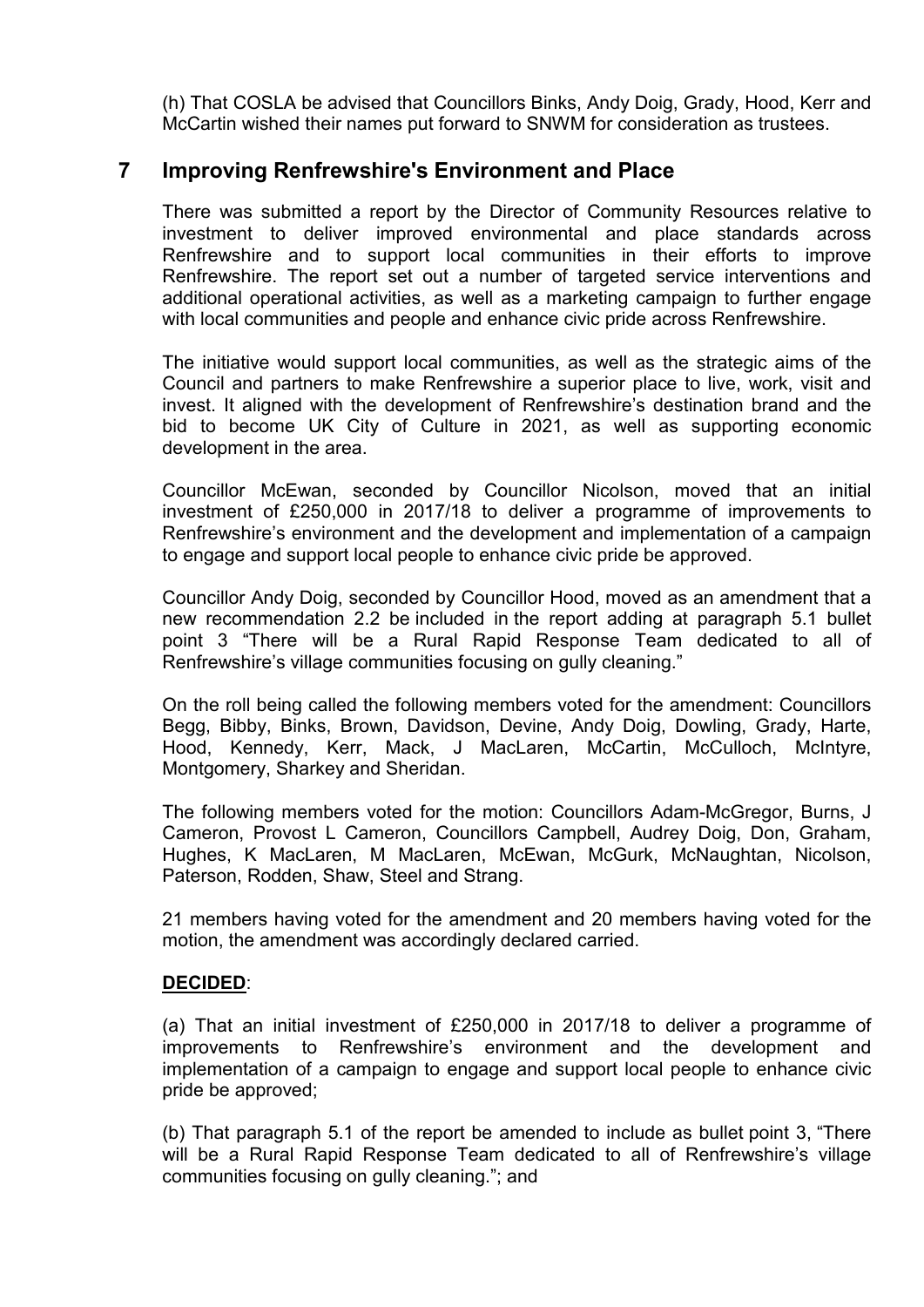(c) That it be agreed that there would be a Rural Rapid Response Team dedicated to all of Renfrewshire's village communities focusing on gully cleaning.

# **8 Renfrewshire Community Protection Chief Officers Group - Annual Report 2016/17**

There was submitted a report by the Chief Executive relative to the Renfrewshire Community Protection Chief Officers Group Annual Report 2016/17 which outlined the key activities and developments progressed in 2016/17 as they related to child and adult protection, offender management, problem alcohol and drug use, gender-based violence and public protection. A copy of the Annual Report was appended to the report.

The report also set out the range of priorities to be taken forward in partnership during 2017/18 and emphasised that the group would continue to seek to ensure that performance and practice were scrutinised at a strategic level to identify good practice, highlight areas for improvement and to consider whether further opportunities for early intervention and prevention activity would achieve improved outcomes for local people.

It was noted that following a review of the strategic oversight arrangements for public protection in 2015, it had been agreed that the Chief Officers Group would report annually to parent bodies, including the Council, on the public protection position.

#### **DECIDED**:

(a) That the key activities progressed during 2016/17 by the Chief Officers Group be noted; and

(b) That the identified priorities to be taken forward in partnership during 2017/18 be noted.

## **9 Education Governance: Next Steps. Empowering our Teachers, Parents and Communities to Deliver Excellence and Equity for our Children**

There was submitted a report by the Director of Children's Services relative to the Scottish Government's consultation on the review of education governance and the announcement by the Depute First Minister on 15 June 2017 of the publication of 'Education Governance: Next Steps Empowering Our Teachers, Parents and Communities To Deliver Excellence and Equity For Our Children' outlining plans to reform educational governance in Scotland.

The report advised that the proposals set out in the publication had the potential to result in significant changes to the way that education services were organised in Scotland. It was anticipated that these changes would have wide-ranging consequences for the role of local authorities in the delivery of education to children and young people in their communities.

The main principle of the review had been to seek to devolve power from a national level to a regional level and from a local level to a school level.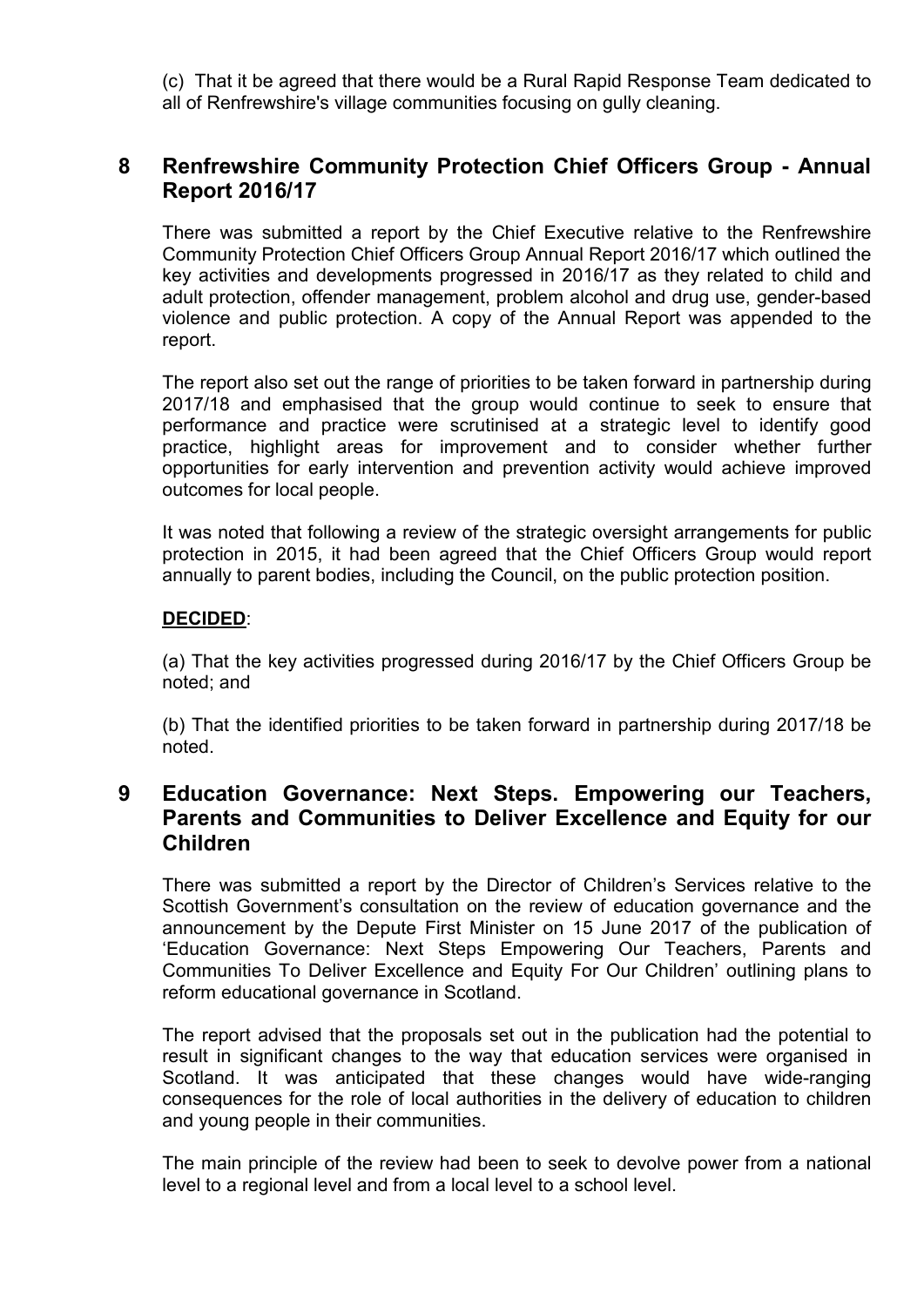The stated purpose of this shift was to empower schools and teachers to drive improvement at a local level with others in the system sharing responsibility for collaborating to support this improvement.

Legislation would be required to enact many of the proposals and a new education bill would come before parliament in June 2018. This would place revised duties on local authorities, head teachers and newly-formed regional improvement collaboratives.

It was anticipated that further clarity around these proposals would emerge over the coming months as the Scottish Government engaged in further consultation with local authorities and professional organisations. The Council's response to each consultation exercise would be reported to the appropriate policy board. The first of these consultation exercises, in relation to the funding of schools, had been published simultaneously with the main review document and responses were invited by October 2017.

The report provided an overview of the main proposals along with an indication of the likely timescale for implementation.

Councillor Paterson, seconded by Councillor Nicolson, moved that the content of the report be noted and that responses to consultation documents related to it would be brought to elected members for consideration and approval; and that it be noted that council officers would seek clarity through COSLA, professional associations and other relevant bodies in relation to the matters outlined in paragraph 3.9 and report back to elected members in due course.

Councillor Grady, seconded by Councillor Bibby, moved as an amendment that the Council recognises that the influence of the Local Authority will be greatly diminished due to these proposed changes in governance.

The Council will also recognise that Education alone cannot close the poverty attainment gap and that other services including Social Services, Criminal Justice and Housing must be supported with similar amounts of funding to contribute equally to closing these gaps in society.

The Council will further recognise that the added legislative expectation thrust upon Head Teachers to close the attainment gap may exacerbate the Head Teacher recruitment issue.

This is hard on the heels of the named person role of the Children and Young Persons Act (2014), yet another legislative responsibility being imposed on our Head Teachers.

Given these new legal duties for performance and the potential extra work arising from the Named Person legislation, the Council agrees to write to the Scottish Government to undertake a full review of Head Teacher and teacher workload prior to publication of the Education Bill.

In terms of Standing Order 27, Councillors Paterson and Nicolson being the mover and seconder of the motion, agreed to accept the final paragraph of the amendment and the motion as combined was agreed unanimously.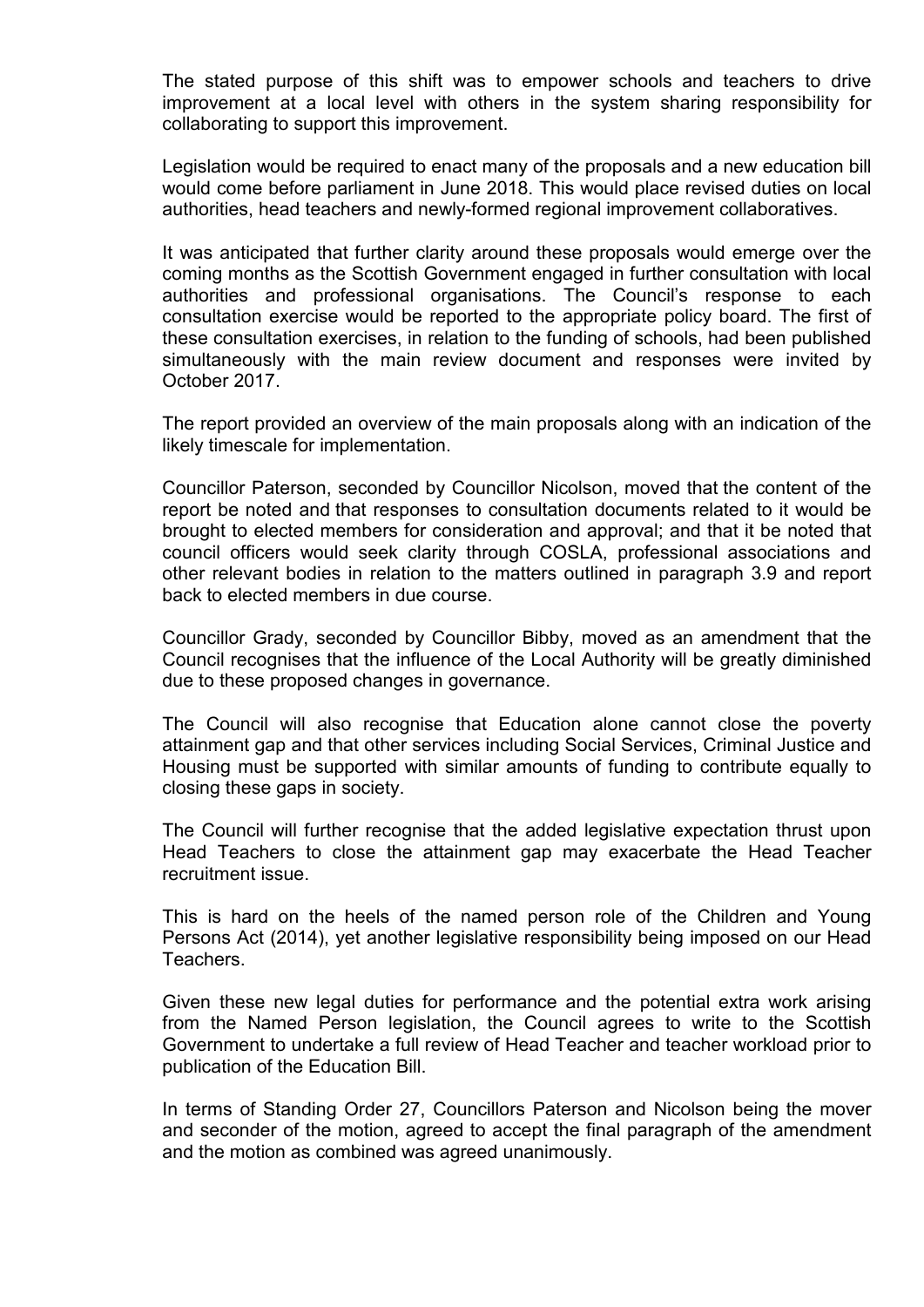#### **DECIDED**:

(a) That the content of the report be noted;

(b) That it be noted that responses to related consultation documents would be brought to elected members for consideration and approval;

(c) That Council officers seek clarity through COSLA, professional associations and other relevant bodies in relation to the matters outlined in paragraph 3.9 of the report and report back to elected members in due course; and

(d) That given the new legal duties for performance and the potential extra work arising from the Named Person legislation, it be agreed that the Council write to the Scottish Government to undertake a full review of Head Teacher and teacher workload prior to the publication of the Education Bill.

### **10 Notice of Motion 1**

There was submitted a Notice of motion by Councillors Andy Doig and Mack in the following terms:

"Council Housing for Renfrewshire and Re-Cladding programme

This Council underlines the historical importance of council house provision for the people of Renfrewshire given that historically the private sector was unable to provide adequate housing for all, and state intervention was required to ensure there was good quality affordable housing for low income households.

Council notes the challenges of improving council housing stock which is aged but stresses how crucial this improvement is for community regeneration overall. Accordingly this Council resolves to fund re-cladding refurbishment not only for mixed tenure blocks of accommodation but also for blocks of accommodation which are 100% owner occupied".

It was proposed that the wording of the second paragraph of the motion be amended to replace "fund" with "facilitate". This was agreed.

Councillor Andy Doig, seconded by Councillor Mack, then moved the motion which was agreed unanimously.

**DECIDED**: That the Council underline the historic importance of council provision for the people of Renfrewshire given that historically the private sector was unable to provide adequate housing for all, and state intervention was required to ensure there was good quality affordable housing for low income households.

Council noted the challenges of improving council housing stock which was aged but stressed how crucial this improvement was for community regeneration overall. Accordingly this Council resolved to facilitate re-cladding refurbishment not only for mixed tenure blocks of accommodation but also for blocks of accommodation which are 100% owner occupied.

### **11 Notice of Motion 2**

There was submitted a Notice of motion by Councillors Andy Doig and Mack in the following terms: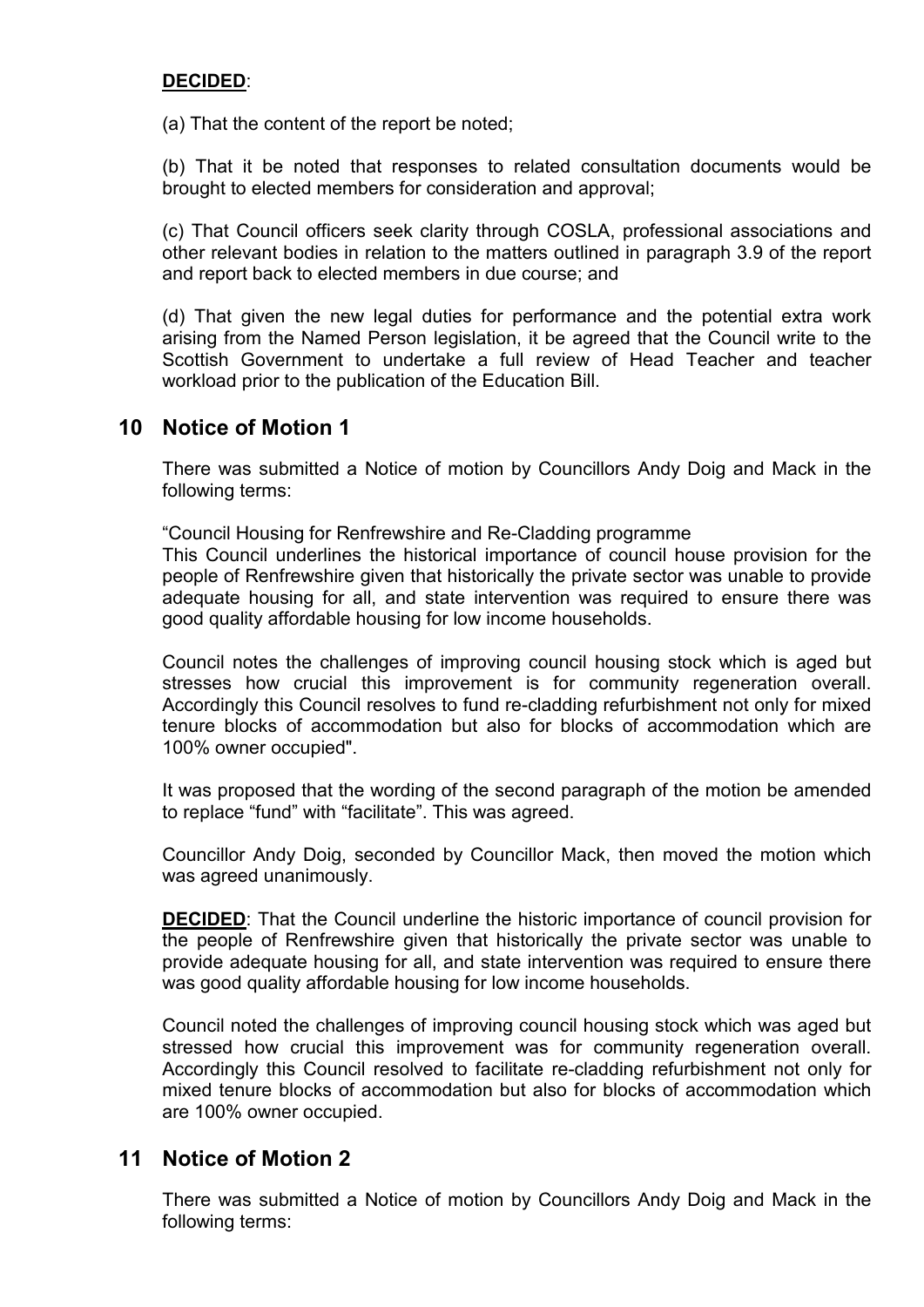"Safe Cycling in Renfrewshire

This Council notes with concern national accident statistics published recently by Sustrans Scotland which indicate that two of the worst twenty accident blackspots for cyclists are in Renfrewshire, the worst being the A761 junction with Arkleston Road in Paisley, and the fourth being the A726/Parkway Roundabout in Erskine.

Council views positively the tremendous health benefits which regular cycling can bring, highlights its commitment to the implementation of the Council's agreed Cycling Strategy, and agrees to review all its roads networks to make it as safe as possible for cyclists."

Councillor Andy Doig, seconded by Councillor Mack, then moved the motion.

Councillor Nicolson, seconded by Councillor McGurk, moved as an amendment that the Council notes the newly approved Cycling Strategy 2015/25 approved in November 2016 which states the Council's intent with ambition to make cycling in Renfrewshire an attractive mode of transport.

Council also notes that two junctions were identified in the 'Cycling in Scotland' report as 'collision hotspots' and agrees that further analysis of these locations be undertaken with regard to any measures that may be available to enhance safety for all road users at these junctions.

Council further notes that where accidents do occur involving all road users and vehicle types it is Council practice to carry out an analysis to identify issues where evidence suggests a common root cause and results are used to develop safety improvements.

In terms of Standing Order 27, the motion was withdrawn by the mover and seconder of the motion and the amendment was approved unanimously.

**DECIDED:** That the Council noted the newly approved Cycling Strategy 2015/25 approved in November 2016 which stated the Council's intent with ambition to make cycling in Renfrewshire an attractive mode of transport.

Council also noted that two junctions were identified in the 'Cycling in Scotland' report as 'collision hotspots' and agreed that further analysis of these locations be undertaken with regard to any measures that may be available to enhance safety for all road users at these junctions.

Council further noted that where accidents occurred involving all road users and vehicle types it was Council practice to carry out an analysis to identify issues where evidence suggested a common root cause and results were used to develop safety improvements.

#### **12 Notice of Motion 3**

There was submitted a Notice of motion by Councillors Bibby and Davidson in the following terms:

"Council deplores the austerity cuts imposed on the people of Renfrewshire by the Tory Westminster Government and the SNP Holyrood Government.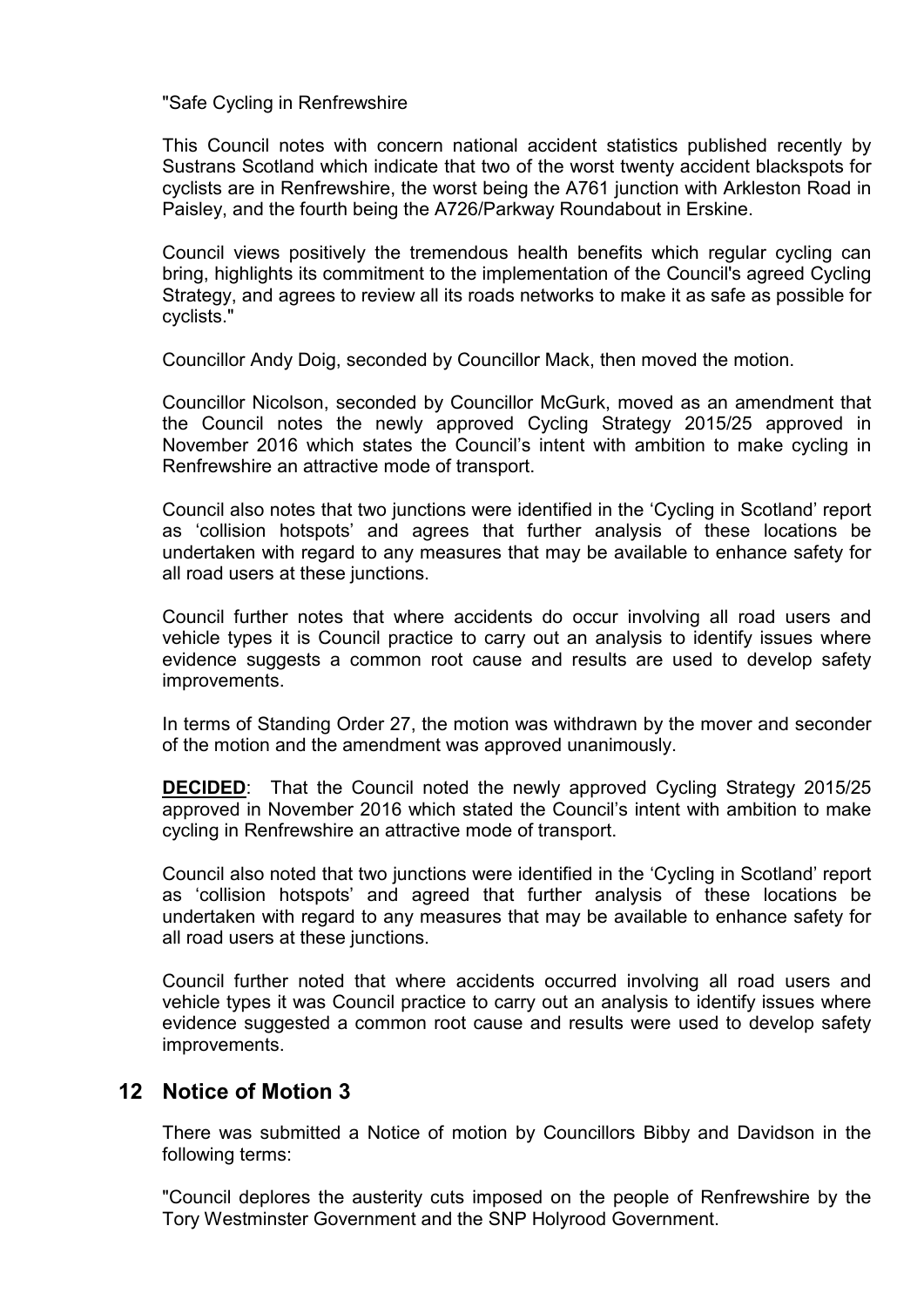Council recognises that the impact of these cuts has been felt most acutely by the vulnerable and disadvantaged.

Council further recognises that these groups most affected rely on Council services to cushion the impact of these cuts.

Council therefore commits to a policy of not considering or imposing cuts to Education and Social Work services through its Policy Boards, Leadership Boards and Outside Bodies such as the Integrated Joint Board for Health and Social Care."

Councillor Bibby, seconded by Councillor Davidson, then moved the motion.

Councillor Shaw, seconded by Councillor Nicolson, moved as an amendment that the Council notes that there is a requirement on all members to explain in detail budget proposals in order that the Council can meet its statutory obligation to set a balanced budget position for each financial year. In this context Council notes that significant decisions regarding future year budgets should be taken within an informed context. Paramount to this is the Council's latest financial outlook and known significant factors impacting upon the future year budget at the time of decision making.

On the roll being called the following members voted for the amendment: Councillors Adam-McGregor, Begg, Binks, Burns, J Cameron, Provost L Cameron, Councillors Campbell, Audrey Doig, Don, Graham, Hughes, Kerr, J MacLaren, K MacLaren, M MacLaren, McEwan, McGurk, McIntyre, McNaughtan, Nicolson, Paterson, Rodden, Shaw, Steel and Strang.

The following members voted for the motion: Councillors Bibby, Brown, Davidson, Devine, Andy Doig, Dowling, Grady, Harte, Hood, Kennedy, McCulloch, Montgomery, Sharkey and Sheridan.

The following members abstained: Councillors Mack and McCartin.

25 members having voted for the amendment, 14 members having voted for the motion and 2 members having abstained, the amendment was accordingly declared carried.

**DECIDED**: That it be noted that there was a requirement on all members to explain in detail budget proposals in order that the Council could meet its statutory obligation to set a balanced budget position for each financial year. In this context Council noted that significant decisions regarding future year budgets should be taken within an informed context. Paramount to this was the Council's latest financial outlook and known significant factors impacting upon the future year budget at the time of decision making.

### **13 Notice of Motion 4**

There was submitted a Notice of motion by Councillors Begg and Binks in the following terms:

"This Council regrets the tragedy at the Grenfell Flats at West Kensington, London. Council instructs Officers to take immediate steps to ensure that all buildings over four stories high are in compliance with fire safety regulations as well as relevant building standards".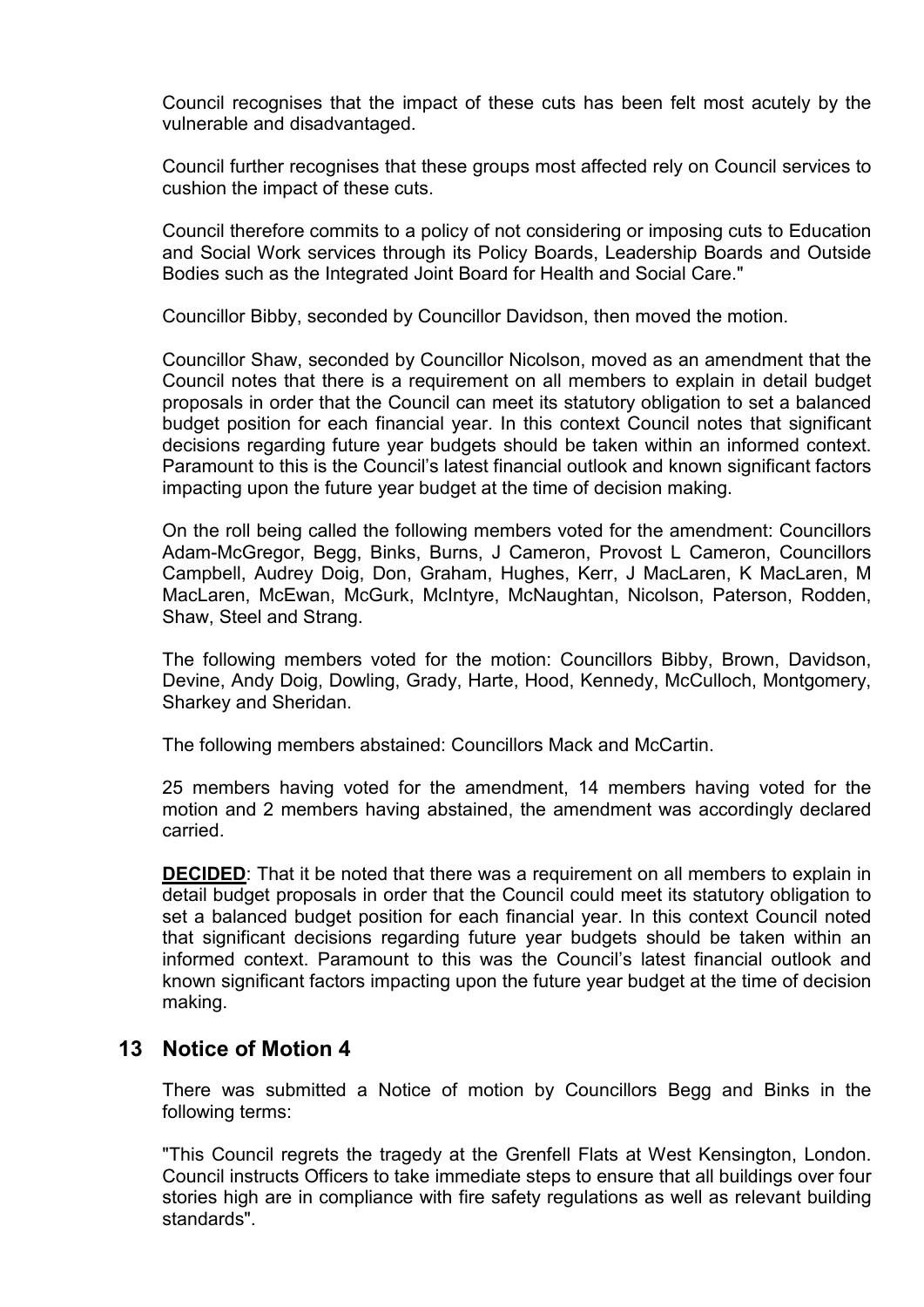Councillor Begg, seconded by Councillor Binks, then moved the motion.

Councillor Mack, seconded by Councillor Andy Doig, moved as an amendment that the motion be amended to include that the Council further instructs council officers to ensure that re-cladding material currently being delivered by Renfrewshire Council, and other partners in re-cladding programmes, also complies with the highest legal fire safety specifications and standards in the public interest, and declares that Renfrewshire Council will fully co-operate with the review promised by the Scottish Government nationally or existing cladding standard and specifications.

In terms of Standing Order 27, the mover and seconder of the motion agreed to revise the motion to read "North Kensington" and to include "which have been over-clad" after "all buildings" and thereafter to accept the addition of the amendment. With these revisions, and the inclusion of the amendment, the motion was agreed unanimously.

#### **DECIDED**:

(a) That this Council regretted the tragedy at the Grenfell Flats at North Kensington, London. Council instructed Officers to take immediate steps to ensure that all buildings which had been over-clad over four stories high were in compliance with fire safety regulations as well as relevant building standards; and

(b) Council further instructed council officers to ensure that re-cladding material currently being delivered by Renfrewshire Council, and other partners in re-cladding programmes, also complied with the highest legal fire safety specifications and standards in the public interest, and declared that Renfrewshire Council would fully co-operate with the review promised by the Scottish Government nationally of existing cladding standard and specifications.

#### **14 Notice of Motion 5**

There was submitted a Notice of motion by Councillors J MacLaren and McIntyre in the following terms:

"Council recognises that there are many footpaths and pavements in Renfrewshire which are in private ownership and that some are poorly maintained by their respective owners. Council therefore agrees that where a community group expresses a desire to carry out improvements to a particular well used footway that the council will provide support, assistance and guidance in establishing the ownership, potential funding opportunities and to the footpaths and pavements being designated official rights of way".

Councillor J MacLaren, seconded by Councillor McIntyre, then moved the motion.

Councillor Sharkey, seconded by Councillor Hood, moved as an amendment, that the Council recognises that there are many unadopted pavements in Renfrewshire. Council instructs officers to bring forward a plan that will reduce the established list of unadopted pavements by adopting a fixed number of such pavements each year. The priority and number of the pavements to be adopted is to be determined by the appropriate officer. Where a community council wishes to bring an area of pavement up to the standard at which it could be adopted then no unreasonable impediments shall be put in their way.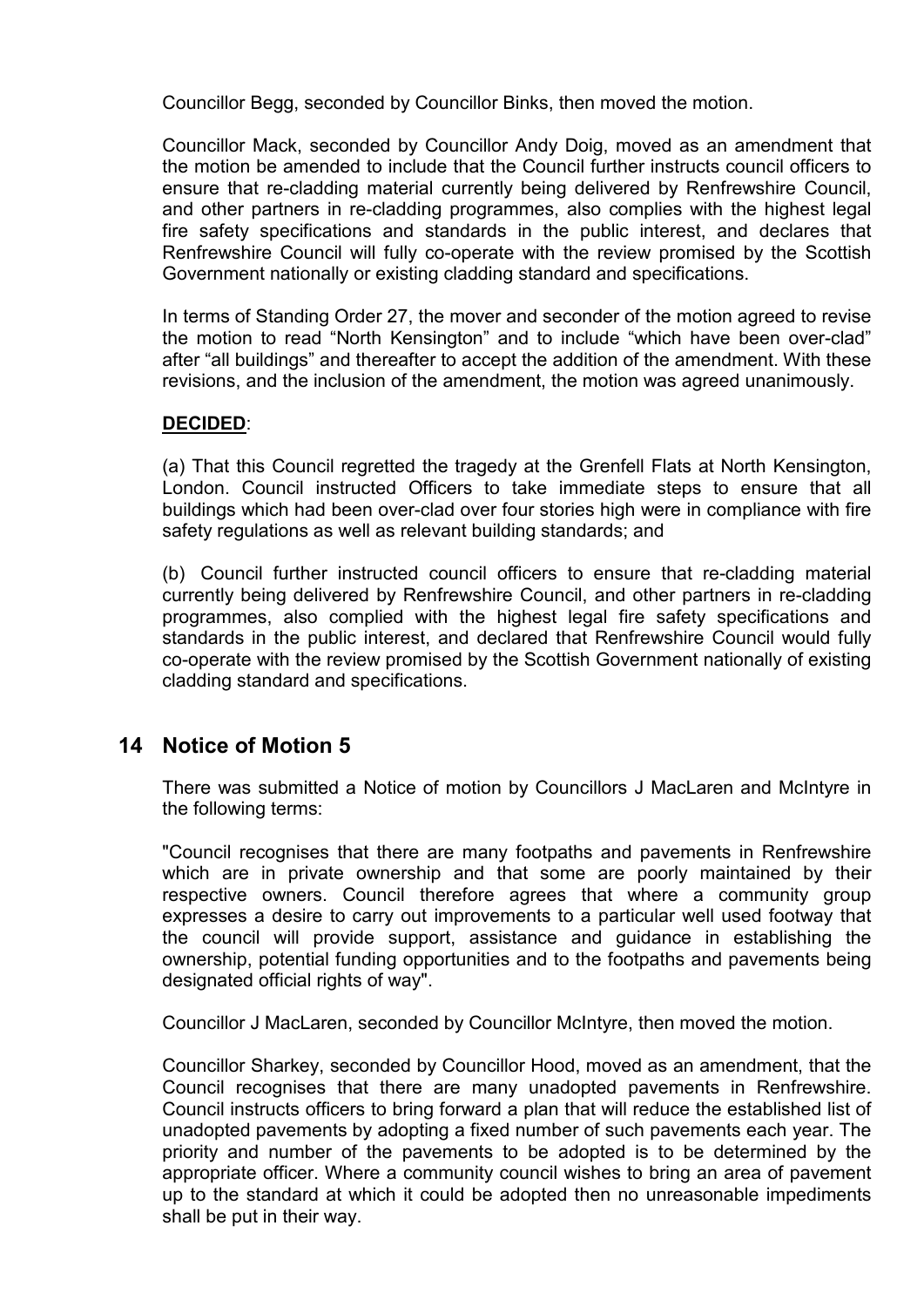On the roll being called the following members voted for the amendment: Councillors Bibby, Brown, Davidson, Devine, Dowling, Grady, Harte, Hood, Kennedy, McCulloch, Montgomery, Sharkey and Sheridan.

The following members voted for the motion: Councillors Adam-McGregor, Begg, Binks, Burns, J Cameron, Provost L Cameron, Councillors Campbell, Andy Doig, Audrey Doig, Don, Graham, Hughes, Kerr, Mack, J MacLaren, K MacLaren, M MacLaren, McCartin, McEwan, McGurk, McIntyre, McNaughtan, Nicolson, Paterson, Rodden, Shaw, Steel and Strang.

13 members having voted for the amendment and 28 members having voted for the motion, the motion was accordingly declared carried.

**DECIDED:** Council recognised that there were many footpaths and pavements in Renfrewshire which were in private ownership and that some were poorly maintained by their respective owners. Council therefore agreed that where a community group expresses a desire to carry out improvements to a particular well-used footway that the Council will provide support, assistance and guidance in establishing the ownership, potential funding opportunities and to the footpaths and pavements being designated official rights of way.

#### **15 Notice of Motion 6**

There was submitted a Notice of motion by Councillors J MacLaren and McIntyre in the following terms:

"Council regards the obstruction of dropped kerbs at junctions by parked vehicles as an offence under Section 103 of the Road Vehicles (Construction and Use) Regulations 1986. Council agrees that where an offence is committed the matter should be referred in the first instance to the Police. However, the Council does have power to make Traffic Regulation Orders where they are appropriate to local circumstances. Council therefore agrees that Traffic Regulation Orders are implemented where there has been a consistent pattern of obstruction, for example on 5 occasions within any 6 month period, having regard to individuals who have a need through mobility issues to access and cross roads safely at those locations".

Councillor J MacLaren, seconded by Councillor McIntyre, then moved the motion which was agreed unanimously.

**DECIDED**: Council regarded the obstruction of dropped kerbs at junctions by parked vehicles as an offence under Section 103 of the Road Vehicles (Construction and Use) Regulations 1986. Council agreed that where an offence was committed the matter should be referred in the first instance to the Police. However, the Council did have power to make Traffic Regulation Orders where they were appropriate to local circumstances. Council therefore agreed that Traffic Regulation Orders were implemented where there had been a consistent pattern of obstruction, for example on 5 occasions within any 6 month period, having regard to individuals who had a need through mobility issues to access and cross roads safely at those locations.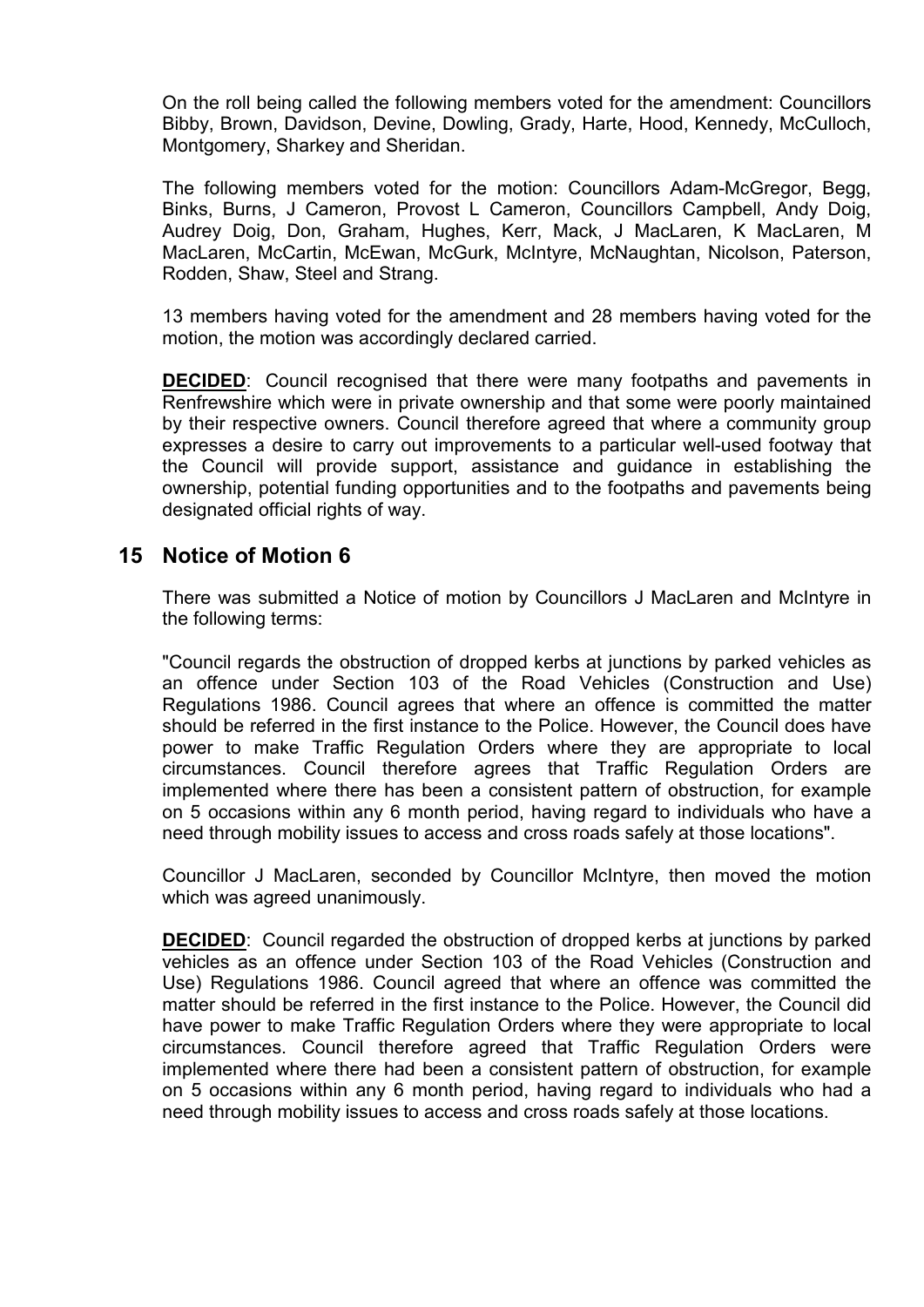# **16 Notice of Motion 7**

There was submitted a Notice of motion by Councillors Nicolson and McNaughtan in the following terms:

"Following the election of the new Council, and a new Administration in May, Council agrees to instruct officers to bring a report to the next meeting of the Leadership Board, detailing the progress on the development of sports facilities and housing investment, as reported to the leadership board in February 2017.

In doing so, officers are instructed to provide in detail an alternative option(s) for the development of the sports facilities at St. James Park. This should also take account of any requirements for outdoor space for hosting large scale events.

Officers are also instructed to further review the options for housing investment in Ferguslie, ensuring that tenants and communities views are fully reflected in the report to members".

Councillor Nicolson, seconded by Councillor McNaughtan, then moved the motion.

Councillor Harte, seconded by Councillor Kennedy, then moved as an amendment that this Council notes the outcomes of the consultation held over summer and autumn 2016, in Ferguslie, which included broad support for the development of the regional sports facility, and support for targeted housing investment in the area and demolition of low-demand housing stock, and in doing so, re-confirms the decision taken by the Leadership Board on 15 February 2017.

Further, this Council looks forward to seeing the detailed proposals, the business case and the implementation plan currently being developed by the Director of Development & Housing Services in consultation with the Chief Executive of Renfrewshire Leisure, potential partners and funding agencies.

Finally, Council also looks forward to seeing the results of the consultation with affected tenants and residents on the regeneration proposals which included the demolition of the properties listed in the report to the Leadership Board, above, and the proposed investment in around 40 new-build homes mainly for social rent and an enhanced programme of investment in 48 homes in the area.

Details of future progression on the proposals for sports facilities and housing in the area, should come back to future meetings of this Council.

On the roll being called the following members voted for the amendment: Councillors Bibby, Brown, Davidson, Devine, Dowling, Grady, Harte, Hood, Kennedy, McCulloch, Montgomery, Sharkey and Sheridan.

The following members voted for the motion: Councillors Adam-McGregor, Begg, Binks, Burns, J Cameron, Provost L Cameron, Councillors Campbell, Andy Doig, Audrey Doig, Don, Graham, Hughes, Kerr, Mack, J MacLaren, K MacLaren, M MacLaren, McCartin, McEwan, McGurk, McIntyre, McNaughtan, Nicolson, Paterson, Rodden, Shaw, Steel and Strang.

13 members having voted for the amendment and 28 members having voted for the motion, the motion was accordingly declared carried.